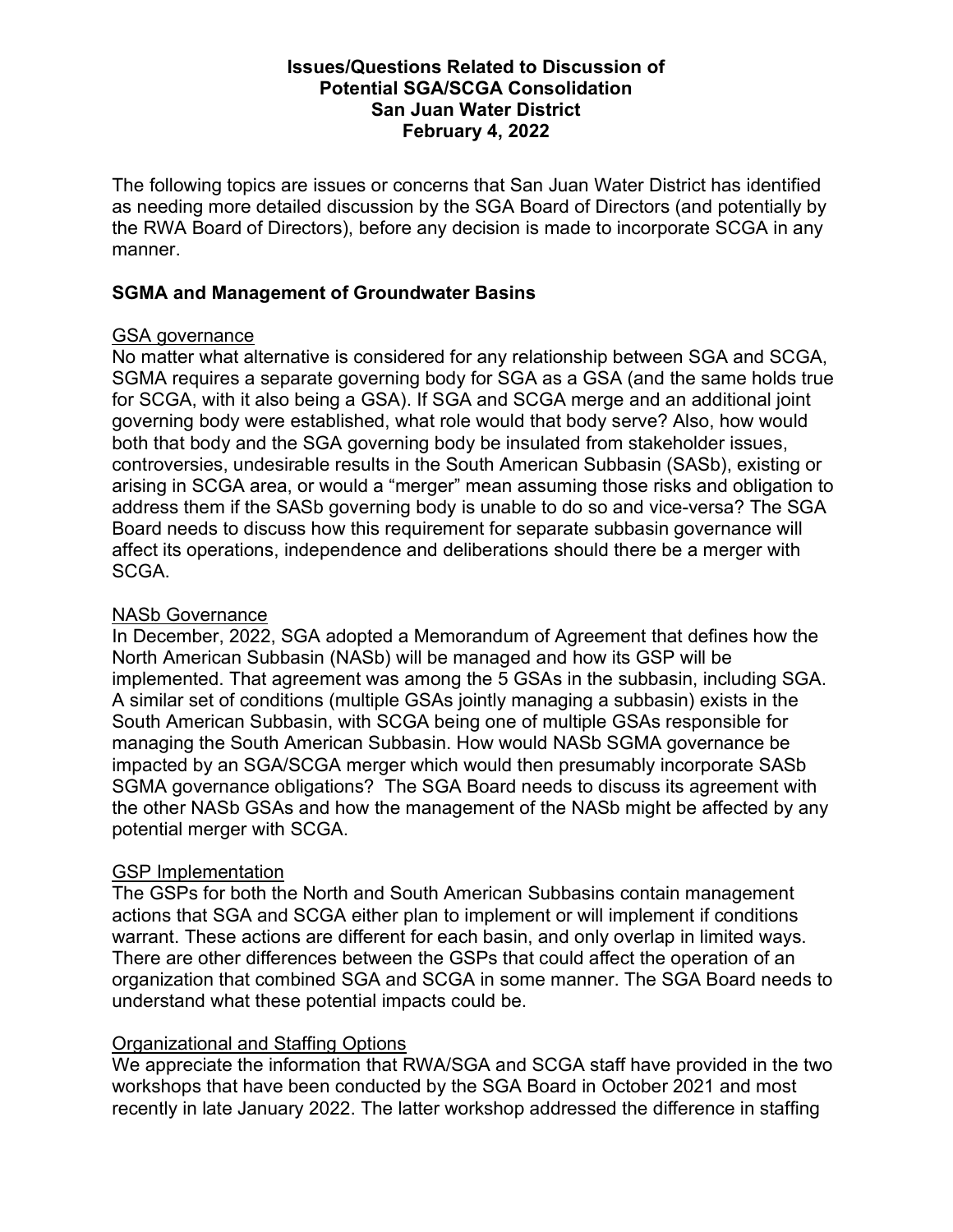between the current RWA/SGA configuration and one potential option in which there is a merger of SGA and SCGA (with the projected allocation of staff time to RWA, SGA and SCGA needs). The SGA Board should also consider an option in which SCGA needs are met (possibly by the same complement of positions and time allocation as was presented on January 25) via a subscription program with RWA. This program would operate in a similar manner to other RWA subscription programs, including staff hired by RWA working on SCGA issues under the oversight of the SCGA Board, operating as the program management committee. There may be other staffing arrangements that should be presented as potential options as well, e.g. SCGA having its own staff and contracting for administrative support only.

# Other SGA Operations

## Water Accounting Framework

In 2006, SGA began developing a water accounting framework, to balance groundwater pumping with sustainable yield within its boundaries, and to establish a foundation for water transfers. The framework was adopted in 2010, and has been used effectively by SGA member agencies since that time. SGA took steps to ensure that the framework and the water banked thereunder would be accommodated by the 2022 GSP. SCGA and other GSAs in the North and South American Subbasins do not have similar frameworks, and may need to develop them to either manage groundwater use or to establish a foundation for exchanges and transfers. This disparity between SGA and SCGA could significantly affect the operations of a merged SGA/SCGA organization, including in terms of the demands on the time of any staff who work for SGA. The SGA Board should discuss this topic in detail before proceeding to consider a merger with SCGA.

### Advocacy and Funding

SGA/RWA has invested heavily in Water Bank and advocacy of same, what level of investment has been made by SCGA in facilities/advocacy to improve its management over the same period? What is the implication going forward in terms of level of effort and potential conflict of interest or competition for state/federal financial resources?

### Water Transfers

SGA agencies have a lengthy track record of successfully conducting water transfers (specifically groundwater substitution transfers), and they presumably plan to continue doing so. These transfers have not generated much controversy, although the 2020 transfers generated more commentary (including from SCGA agencies) than did the previous rounds. The SGA Board should also discuss this topic in detail before proceeding to consider a merger with SCGA.

### Parcel Fee

What is the staffing burden associated with managing and accounting for the recently adopted SCGA parcel fee? Will SGA be required to adopt a similar funding structure for the NASb if the organizations were merged?